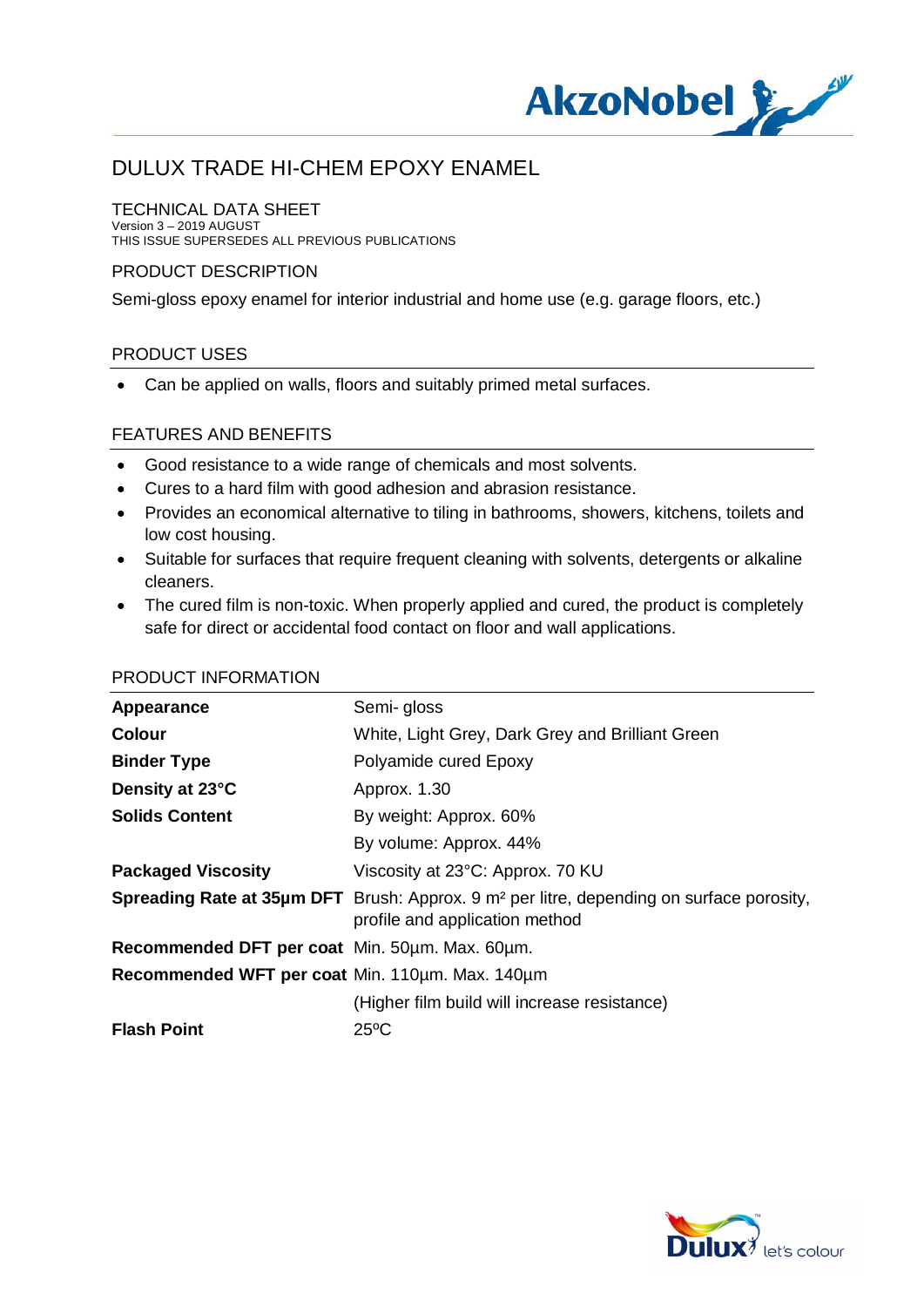

# APPLICATION INFORMATION

| Mixing                                | Stir the Base and Curing Agent separately until<br>homogeneous with a flat paddle. Then add the Curing Agent<br>to the Base and stirring until homogeneous with a flat paddle                              |
|---------------------------------------|------------------------------------------------------------------------------------------------------------------------------------------------------------------------------------------------------------|
| Mixing Ratio                          | 4 parts Base to 1 part Curing Agent by volume.                                                                                                                                                             |
| <b>Application Surface conditions</b> | Surface Temperature between 10 - 35°C. Relative Humidity<br>between 10 - 85 % OR 2°C above dew point minimum.                                                                                              |
| Application methods                   | Dulux Trade Hichem Epoxy Enamel is packaged in two<br>components in the proper proportions which must be mixed<br>together until homogenous before use. See Mixing                                         |
|                                       | Airless Spray: Ready for use after induction period of 30<br>minutes.                                                                                                                                      |
|                                       | Air Spray: After mixing, thin 10% by volume and allow<br>induction period of 30 minutes.                                                                                                                   |
|                                       | Brush: Can be used on small areas where joining is not a<br>problem e.g. signs, pipes, colour bands, etc.                                                                                                  |
|                                       | Roller: Short nap roller may be used on tanks and silos<br>taking precautions to pick up the wet edge to avoid "window-<br>paning".                                                                        |
|                                       | Self-Priming on porous masonry: The product can only be<br>over coated with itself. If a primer is required, Dulux Trade<br>Hichem Epoxy Enamel thinned 10% by volume can be<br>utilised as a primer coat. |
|                                       | <b>N.B.</b> Mix the paint first, then stir in the thinners.                                                                                                                                                |
| <b>Thinner</b>                        | Dulux Trade Heavy Duty Thinners for spraying to<br>maximum of 10% of product volume and should only be<br>added after mixing the Curing Agent with the Base and<br>stirred homogeneous with a flat paddle. |
| <b>Induction Period</b>               | 30 minutes at 25°C (i.e. do not paint immediately after<br>mixing).                                                                                                                                        |
| Pot Life to gelation                  | Approx. 8 hours at 25°C                                                                                                                                                                                    |
| Drying Time                           | Dry to handle: 24 hours at 25°C.                                                                                                                                                                           |
| <b>Recoating Time</b>                 | 6 hours minimum; up to 7 days maximum at 25°C. (Drying<br>times will be extended during cold, wet or humid conditions.)                                                                                    |

#### APPLICATION INFORMATION

| Cleaning of equipment | After use, remove as much product as possible, and then   |
|-----------------------|-----------------------------------------------------------|
|                       | clean immediately with Dulux Trade Heavy Duty Thinners.   |
| <b>Substrates</b>     | Correctly prepared cement plaster, concrete and correctly |
|                       | prepared and primed mild steel and iron                   |

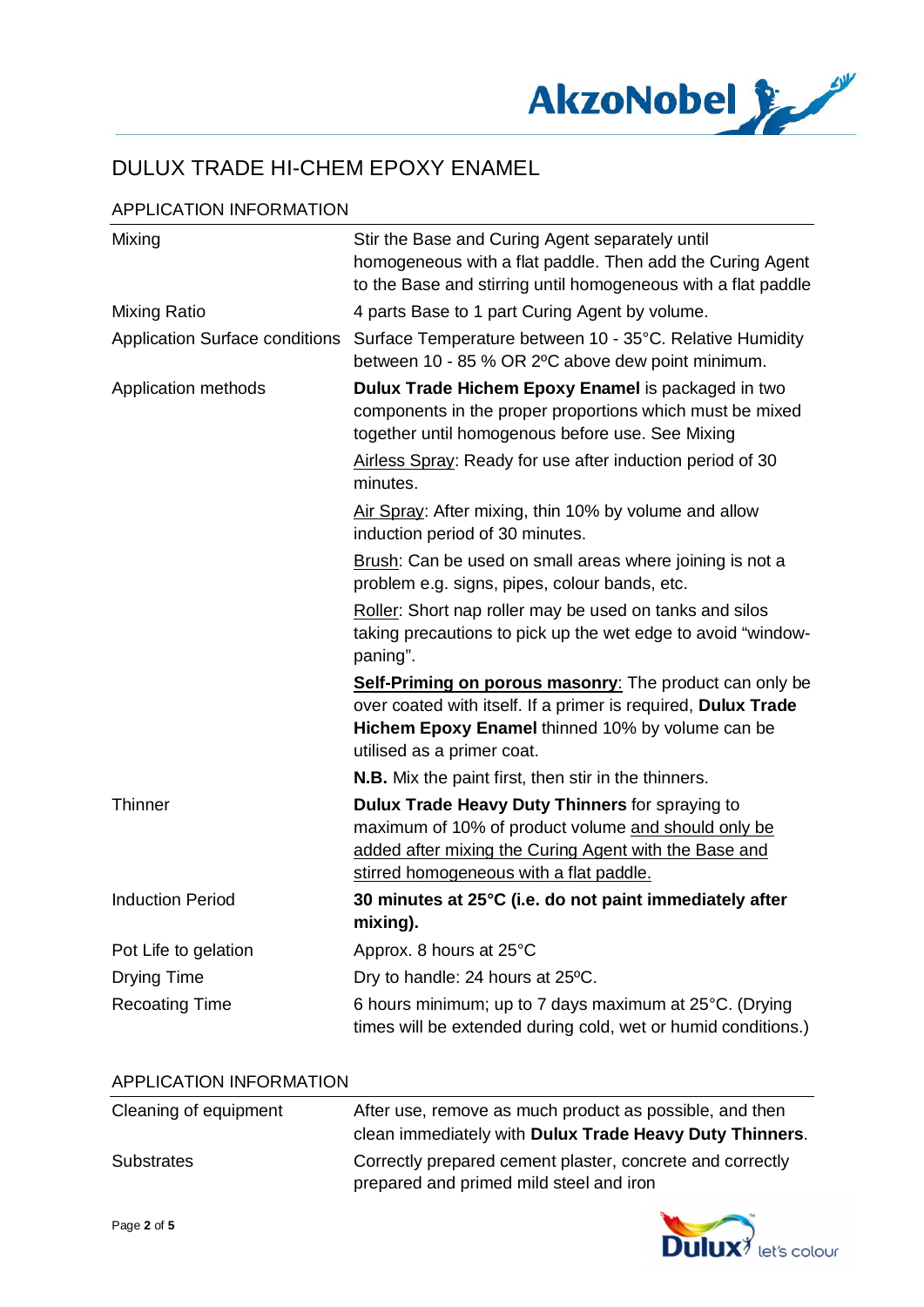

# APPLICATION INFORMATION

| Precautions:          | Do not apply during cold (below 10°C) or wet weather.<br>Do not apply directly to bare metal surfaces.<br>Recommended for interior surfaces only, as the film will<br>chalk on exterior exposure.                 |
|-----------------------|-------------------------------------------------------------------------------------------------------------------------------------------------------------------------------------------------------------------|
|                       | Cure is slow at low temperatures; below 15°C it takes some<br>days to reach handling and recoating hardness.                                                                                                      |
|                       | The pot life is short above $35^{\circ}$ C; shield pressure pots and<br>fluid lines from direct sun.                                                                                                              |
|                       | Equipment and brushes must be cleaned immediately.                                                                                                                                                                |
|                       | Heat resistant to $\pm$ 120°C (continuous) although some<br>yellowing occurs above 100°C.                                                                                                                         |
|                       | Not suitable for direct application to powdery or friable<br>surfaces whether previously painted or not.                                                                                                          |
| <b>Coats Required</b> | Apply two to three finishing coats to new surfaces to achieve<br>a minimum continuous film of 70um microns to produce<br>closed film and solid colour.<br>For non-skid pedestrian areas, three full coats will be |
|                       | required. See "SURFACE PREPARATION".                                                                                                                                                                              |

### SURFACE PREPARATION

Ensure that surfaces are sound and free from dust, oil, grease, dirt, and debris. Surfaces must be thoroughly dry - no more than 12% moisture content.

### NEW SURFACES

### **Cement Plaster, Concrete (non-friable)**

- · Freshly rendered concrete should have dried/cured for a minimum of 6 weeks, the moisture content of the concrete should be below 12% before any preparation and painting is attempted.
- · It is recommended that fresh plaster should be allowed 1 week drying for every 5mm thickness; and longer in cold or damp weather.
- · Ensure the entire surface is sound and clean. Remove any plaster spills, and all loose debris from the surface, ensuring an even and clean surface.
- · Acid etch the surface with a solution of hydrochloric acid to remove laitance, uncured cement, etc. as follows: On steel or power floated concrete (very smooth), use one volume hydrochloric acid to two volumes water. More than one application may be necessary to achieve a paintable surface. On wood floated concrete (rough), use one volume hydrochloric acid to four volumes water. **N.B.** Hydrochloric acid is corrosive please wear protective clothing, gloves, masks and eye goggles against splashes.
- · Allow the acid solution to react for 15 minutes and then wash away all acid with copious amounts of clean water.
- Remove excess water and allow thorough drying  $-$  no more than 12% moisture content.

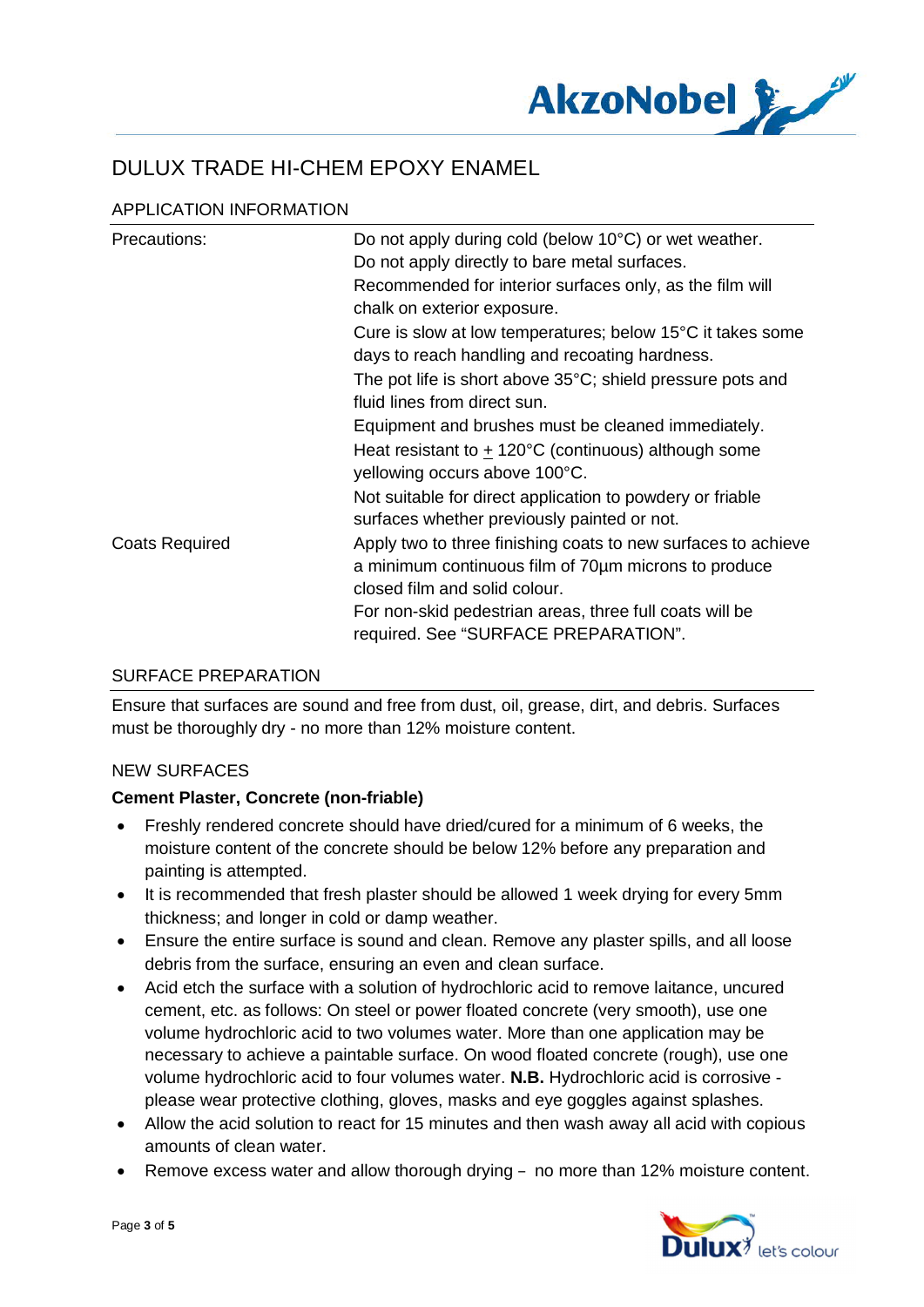

# SURFACE PREPARATION

#### NEW SURFACES

### **Floors Concrete – NON-SKID Pedestrian areas (walkways and passages)**

- · Follow the cleaning and etching instructions under surface preparation, new surfaces, Cement Plaster, Concrete (non-friable)
- · Coat 1 Apply and, while it is still wet, sprinkle dry, silica sand over the surface. (The silica sand should be sifted through a 250µm sieve and retained on a 210µm sieve. A practical spreading rate is 500 grams of sand per square meter of painted floor.)
- · Coat 2 The following day, sweep off any excess sand and apply a further coat to seal the surface. Allow overnight drying again
- Coat  $3$  Apply  $3^{\text{rd}}$  coat
- · Observe chemical curing times as stated in this technical data sheet.

#### **Mild Steel and Iron**

- · Remove all shop-primer and corrosion products from the steel. Sand blast steel to achieve a bright metal condition, and a cleanliness standard of Sa2½ minimum.
- Clean bare steel with a solvent wash (rags dipped in lacquer thinner). Change rags frequently.
- · Apply one or two coats **Dulux Trade Corrocote 1 Metal Etch Primer**, depending on the severity of the conditions. Two coats are preferred for coastal conditions.

#### PREVIOUSLY PAINTED SURFACES

- The existing coating system should be dry and free of contaminants such as oil, grease and loose paint.
- · Test that the surface will accept epoxy by allowing a cloth soaked with **Dulux Trade Heavy Duty Thinners** to rest on it for 15 minutes - it must not lift or wrinkle. If lifting or wrinkling occurs, the paint must be removed with paint stripper or any other suitable means.
- · Abrade damaged or failed areas back to a sound substrate and treat as new.
- · Aged or weathered epoxies or urethanes must be well sanded to a matt finish to provide a profile for adhesion.